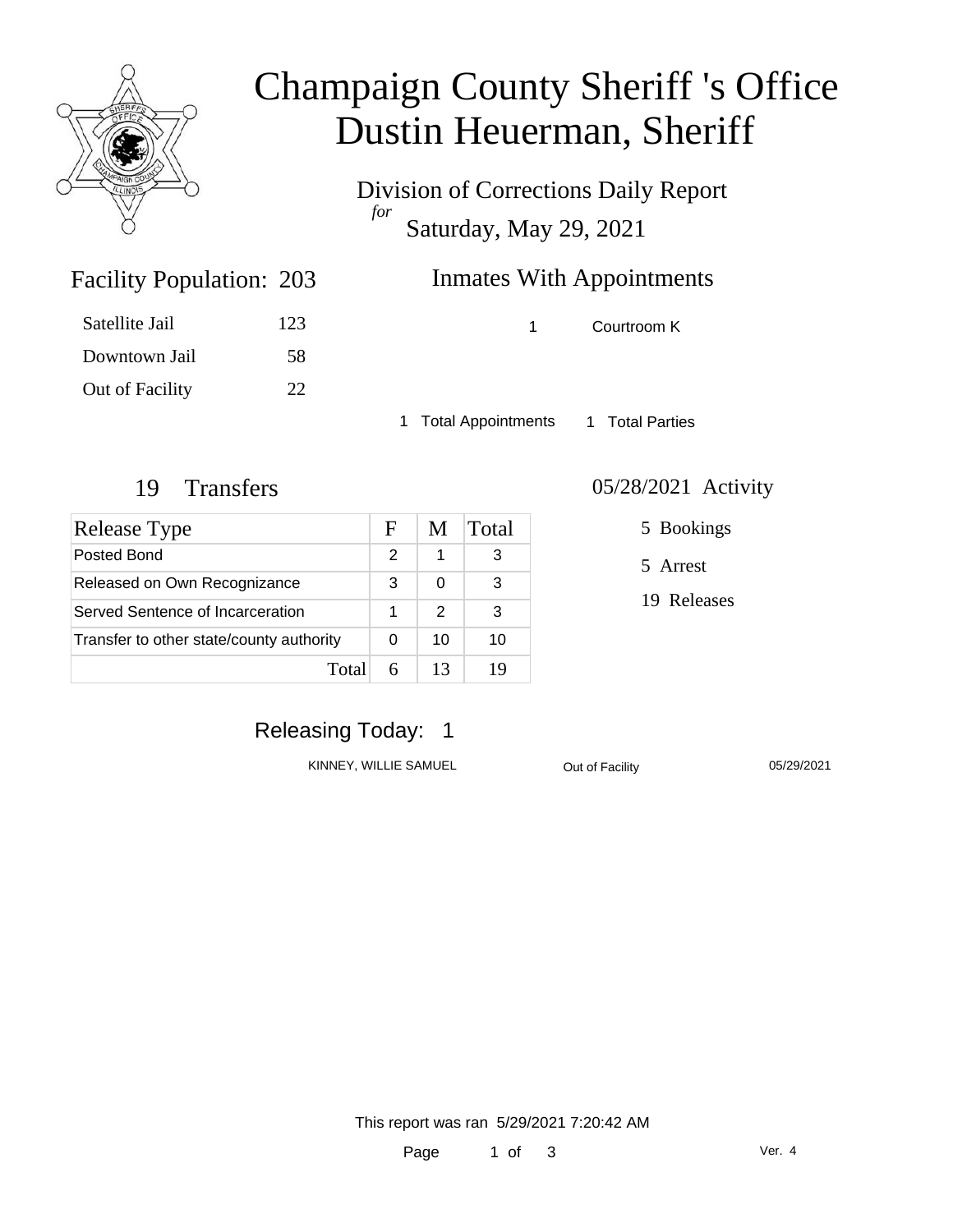

# Champaign County Sheriff 's Office Dustin Heuerman, Sheriff

Division of Corrections Daily Report *for* Saturday, May 29, 2021

#### Custody Status Count

- Electronic Home Dentention 20
	- Felony Arraignment 3
	- Felony Pre-Sentence 6
		- Felony Pre-Trial 122
	- Felony Sentenced CCSO 1
	- Felony Sentenced IDOC 29
	- Felony Sentenced Other 2
		- Hold Other 1
		- Misdemeanor Other 1
	- Misdemeanor Pre-Trial 8
		- Petition to Revoke 3
		- Remanded to DHS 5
	- Traffic Sentenced CCSO 2
		- Total 203

This report was ran 5/29/2021 7:20:42 AM